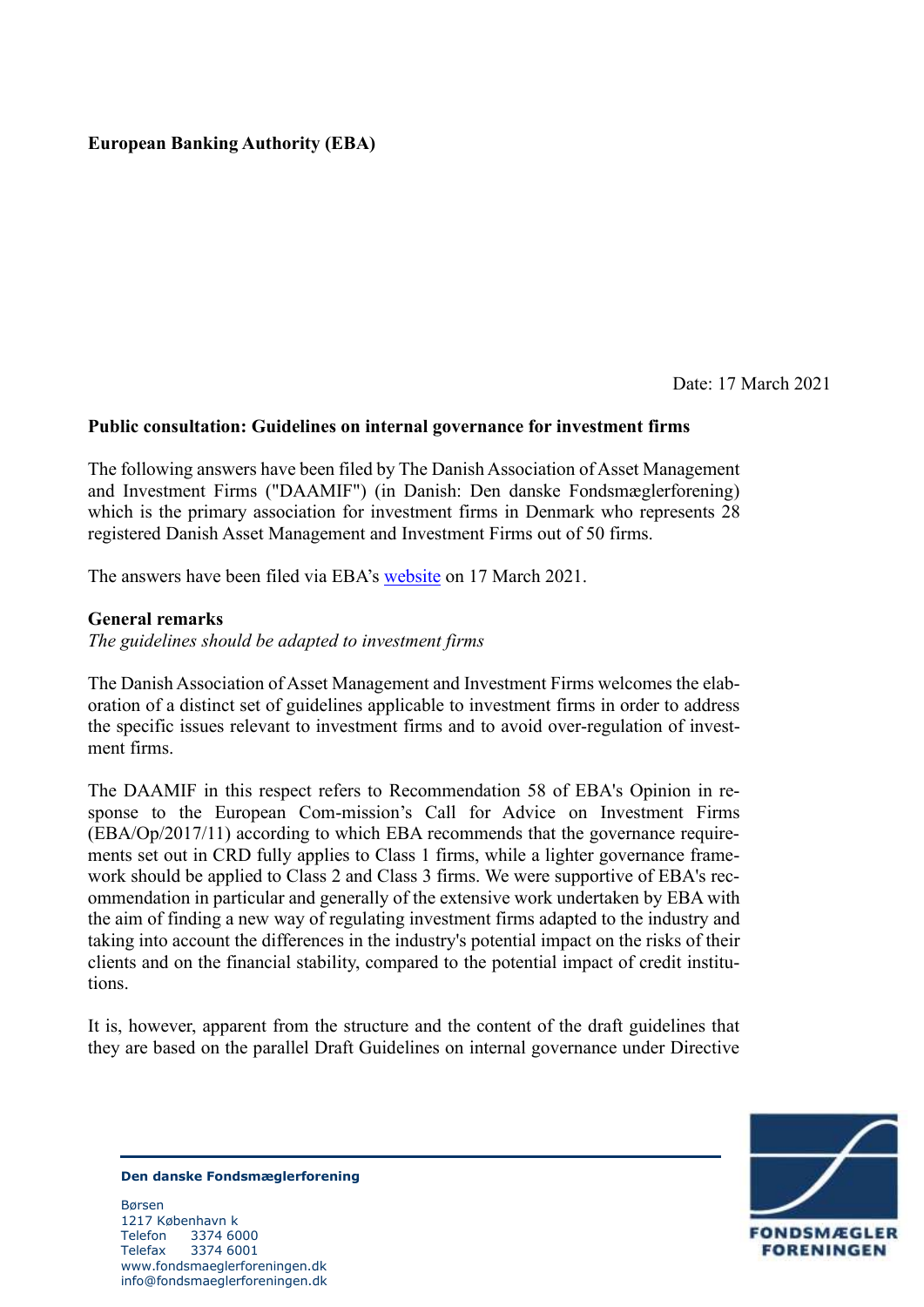2013/36/EU (EBA/CP/2020/20) which has been drawn up with credit institutions in mind and that the current draft guidelines in substance only contain minor differences.

The guidelines should take into account MiFID II and avoid over-regulation

Moreover, the DAAMIF finds that the guidelines should take into account the existence of the regulation of internal governance included in MiFID II. This is in particular relevant in relation to the MiFID II Level 2 Regulation on organisational requirements and operating conditions for investment firms (Regulation (EU) 2017/565) and namely in respect of the compliance function, the risk management function and the internal audit function. The DAAMIF finds it essential for the avoidance of over-regulation of the industry that the guidelines do not regulate areas already covered by MiFID II. Furthermore, the DAAMIF finds that the terminology applied should be aligned in order to avoid any confusion.

The DAAMIF is of the view that guidelines on governance which may collide with provisions of MiFID II should be made in close cooperation with ESMA in order to take into account the specific characteristics of investment firms and their regulatory framework.

### **Specific remarks**

# *Question 1*

# *Subject matter*

In setting the subject matter of the draft guidelines, it is implied that there may be overlaps with a number of provisions under MiFID II, including the Commission Delegated regulation (EU) 2017/565. The DAAMIF is of the opinion that dual regulation in this area is unjustified, unnecessary and burdensome to investment firms and we find that appropriate carve outs should be made, in particular with respect to the specific regulation of the compliance function, the risk management function and the internal audit function respectively.

### *Date of application*

Given that the draft guidelines address the obligations under a new set of rules and that there is not identity between the investment firms previously regulated under the CRD rules and the firms subject to the draft guidelines, we find that a suitable transitional period should apply. Due to the limited period remaining until June 2021 we would recommend a transitional period of at least six months in order for the firms to be provided with a reasonable implementation period.

# *Question 2 - Title (I and) II*

We assume for the purpose of our answer to this question that it covers both Title I and Title II regarding proportionality and the role of composition of the management body respectively.